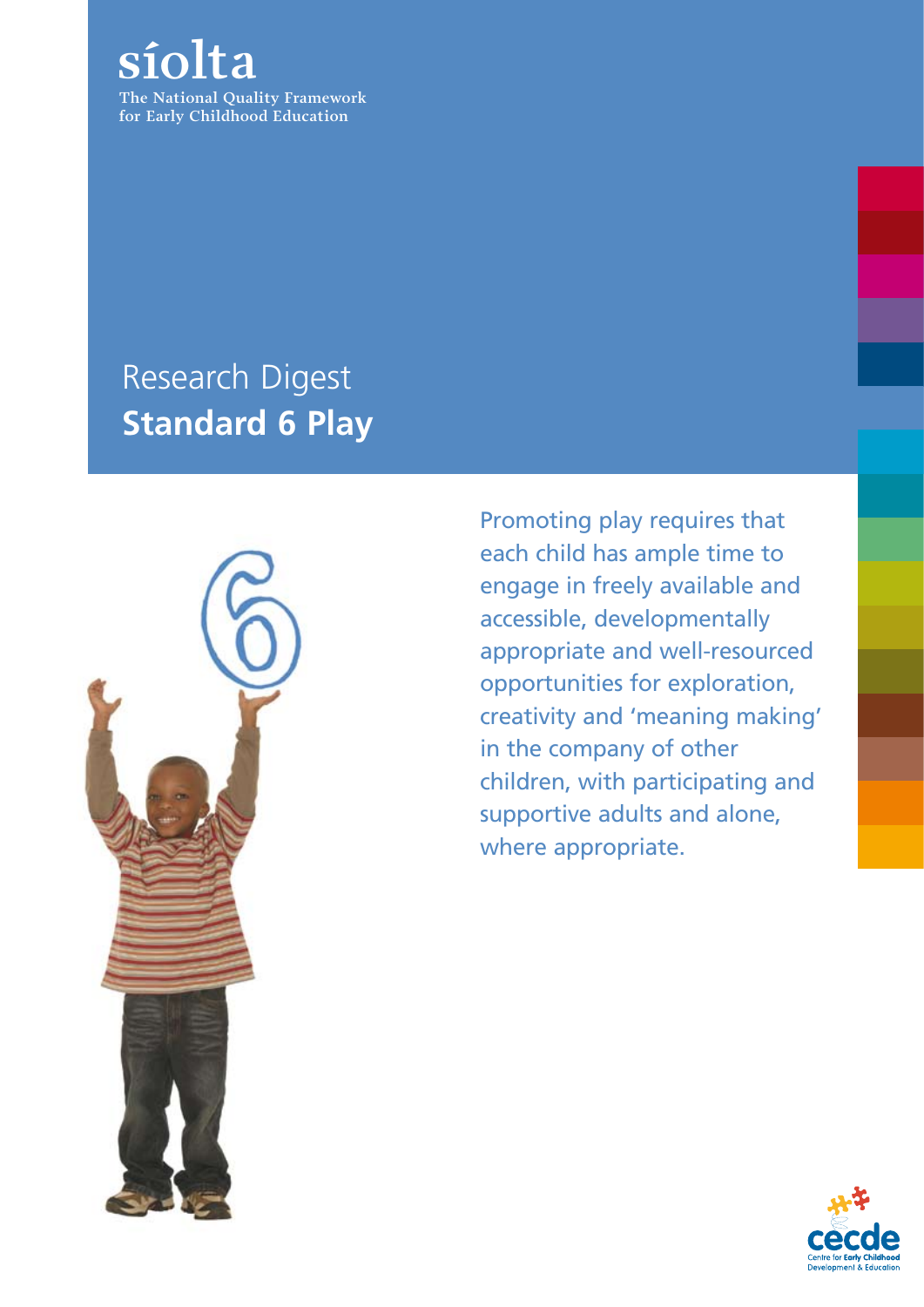## Introduction

Play is one of the key contexts for children's early learning and development, and offers significant opportunities for both learning and teaching.

*"Play at its best in education situations, provides not only a real medium for learning but enables discerning and knowledgable adults to learn about children and their needs."* (Moyles, 1989:xi)

The challenge for practitioners who work to support the young child's learning and development is to engage with the child's play in a way which enhances it and opens up new vistas of learning and fun.

In order for it to be enjoyable and beneficial, young children need to spend a significant amount of time within the setting engaged in play/exploration, and these and other playful activities should be central to the daily routine. An understanding of child development is central to the achievement of this, primarily as it provides a continuum on which the practitioner can determine what is developmentally appropriate in terms of play. While singing and rhyming may be used to engage in play with very young babies, for example, interactive story-time may be more developmentally appropriate for older children.

Another important feature of play is that it enables the child to explore, to be creative and to use her/his previous learning to make new meanings. Open-ended play items, for example, can be provided which lead the child to explore different properties in the environment, both indoor and outdoor.

The next section of the Research Digest considers these aspects of play and their relationship to quality practice, as well as providing research evidence around resourcing play and the importance of choice and interaction.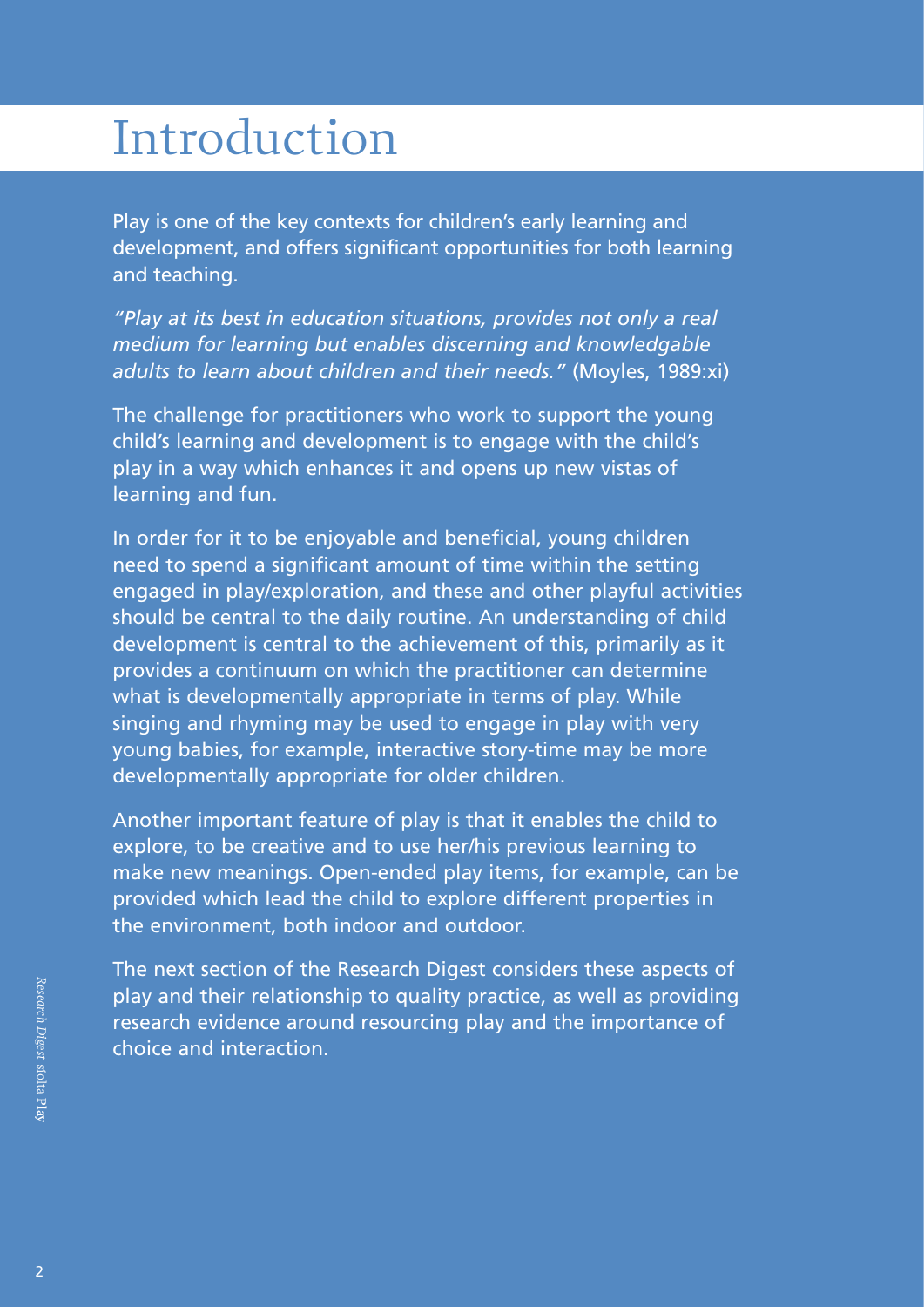

## Recent Research

#### Play, learning and development

In play, children develop and demonstrate exploration, creativity, spirituality, imagination, experimentation, manipulation, expression of ideas, social and interaction skills, divergent and abstract thinking, and problem-solving capacities (Bruce, 2001). These skills are essential for the consolidation of learning and the construction of meaning and knowledge. Research has demonstrated that young children who are more engrossed in their free play (thereby demonstrating higher levels of motivation) manifest more cognitively sophisticated play than peers who are less engrossed. Furthermore, adults who demonstrate warmth and supportive responses positively influence task-directedness, organisation, sustained play activity and pride in personal achievement in young children (CECDE, 2005).

While children are biologically primed to play from birth, they need other people to trigger those biological processes (Bruce, 2001). Babies need sensitive adults who will not allow frustrations to develop. If the joy of play goes, it takes with it the potential for deep learning. Toddlers develop the capacity to engage in critical aspects of play; pretending, imagining, and creating props for play with role rehearsals. They begin to use symbols and develop mastery of new activities. Whereas struggle is an important feature of early learning, children who are always struggling will become reluctant learners if they do not get enough practice to gain the dexterity they need in order to enjoy what they have learnt. The enjoyment of writing stories has its roots in sociodramatic play in which the child develops scenes with a story line and adventurous characters (Bruce, 2001). The literature further emphasises that 'structured' play should provide both security and intellectual challenge; these two factors are largely determined by the developmental appropriateness of the activities (CECDE, 2005). Children who learn actively from birth are more likely to have positive dispositions to learning. This has life long implications. These children are curious and interested in what they are doing and they experience fun, enjoyment and, with repetition, the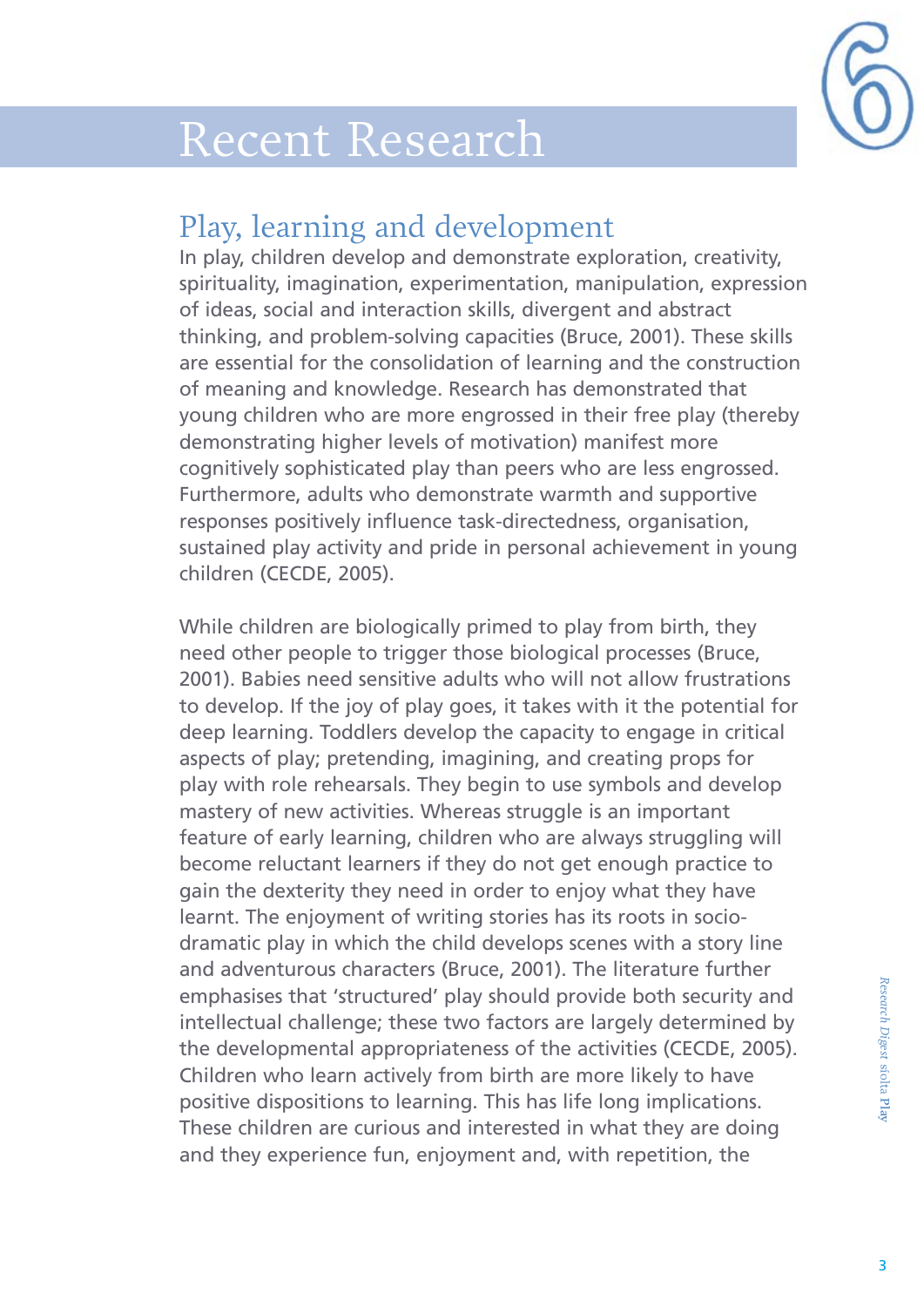probability of success. They develop competence and subsequent confidence. Open, optimistic, risk-taking and resilient, they are intrinsically motivated to learn (French, 2007).

#### Resourcing play

David *et al*. (2002) have noted the 'one hundred languages' that children use daily to share and communicate their ideas playfully. These include singing, dancing, talking, story-making, painting, mark-making, patterns, building, animating puppets and other playthings, model-making, gardening, looking after animals, and so forth. Such playful activity needs to be encouraged at all stages of the day and not confined to specific periods – even routine activities can be done playfully.

If play is to be seen as a process that will promote learning and development, it must be of high quality (In-Career Development Team, 1998). Lack of resources – in the form of appropriate equipment and high pupil:teacher ratios – can result in a gap between child-centred curriculum provision and its implementation (Murphy, 2004). High quality play is nurtured by adults providing a resource rich and aesthetically pleasing environment (indoors and outdoors) where children are able to touch, manipulate, explore, and experiment with a variety of materials. Socio-dramatic play can be supported by both specific materials such as a train set or dressing-up clothes, or more open-ended items such as blocks or big and small boxes. The latter are more likely to support more imaginative and complex play scripts (In-Career Development Team, 1998).

Play is an extensive pathway to learning and as such, professional knowledge and expertise is critical in planning and engaging in playing, learning and teaching (Murphy, 2004). This involves practitioners developing informed insights into the styles and patterns of learning for each child; her/his preferences, needs, identities, friendships and interests, and extending their own knowledge about pedagogical processes and curriculum. Play provides a lens into children's minds, revealing meanings and patterns not evident in formal contexts. It can help practitioners to understand the meaning of play-based and child-initiated activities, to fine tune their provision, to help children to become

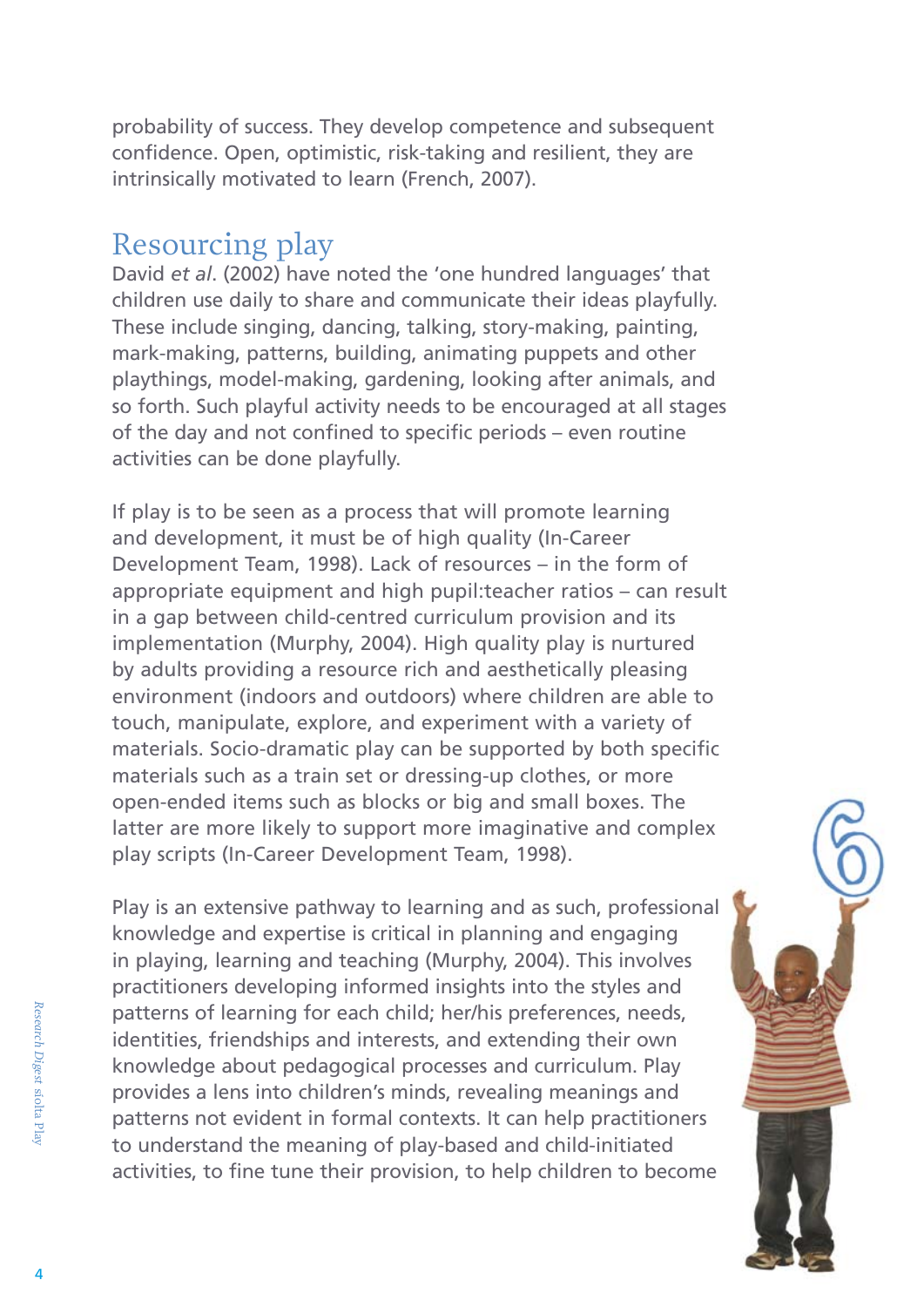

master players and to inform the co-construction of the curriculum (Wood and Attfield, 2005). The skill of the practitioner lies in fusing the developmental needs of children with the concepts and values required for progression in any area of learning. Curriculum plans need to be reflected on daily, to identify, for example:

- What the children learned that day
- How the specific needs of children were addressed
- What special interests can be built upon
- How each child can be helped to experience success tomorrow

Materials and activities offered will consequently prove to be more diverse, challenging, appropriate to the context of development and enriching in generating critical skills (French, 2003).

#### Choice and interaction

The importance of activity and first hand experiences (where children can touch, smell and taste as opposed to looking at photographs or plastic replicas) in supporting children's early learning and development is dependent on the adult's role in providing for and enriching this activity. Children must have access to a range of stimulating materials and experiences. Adults should provide children with learning opportunities for responsible choice and independence. Babies need access to objects to explore and discover their weight, smell, texture, as well as colour, in a safe environment. The adult is in a position, having carefully laid out the objects and checked for safety, to facilitate the child's exploration in freedom. Toddlers need more manipulative and creative materials, as well as equipment to climb, bounce on and slide down. Young children have increasing capacities for language and inquiry, a growing ability to understand another point of view, and are developing interests in representation and symbols, such as pictures, numbers and words, and are increasingly physically active (French, 2003).

The consensus in research has moved firmly towards learning and developing in collaboration with others, democracy between adult and child, as well as between child and child (French, 2007).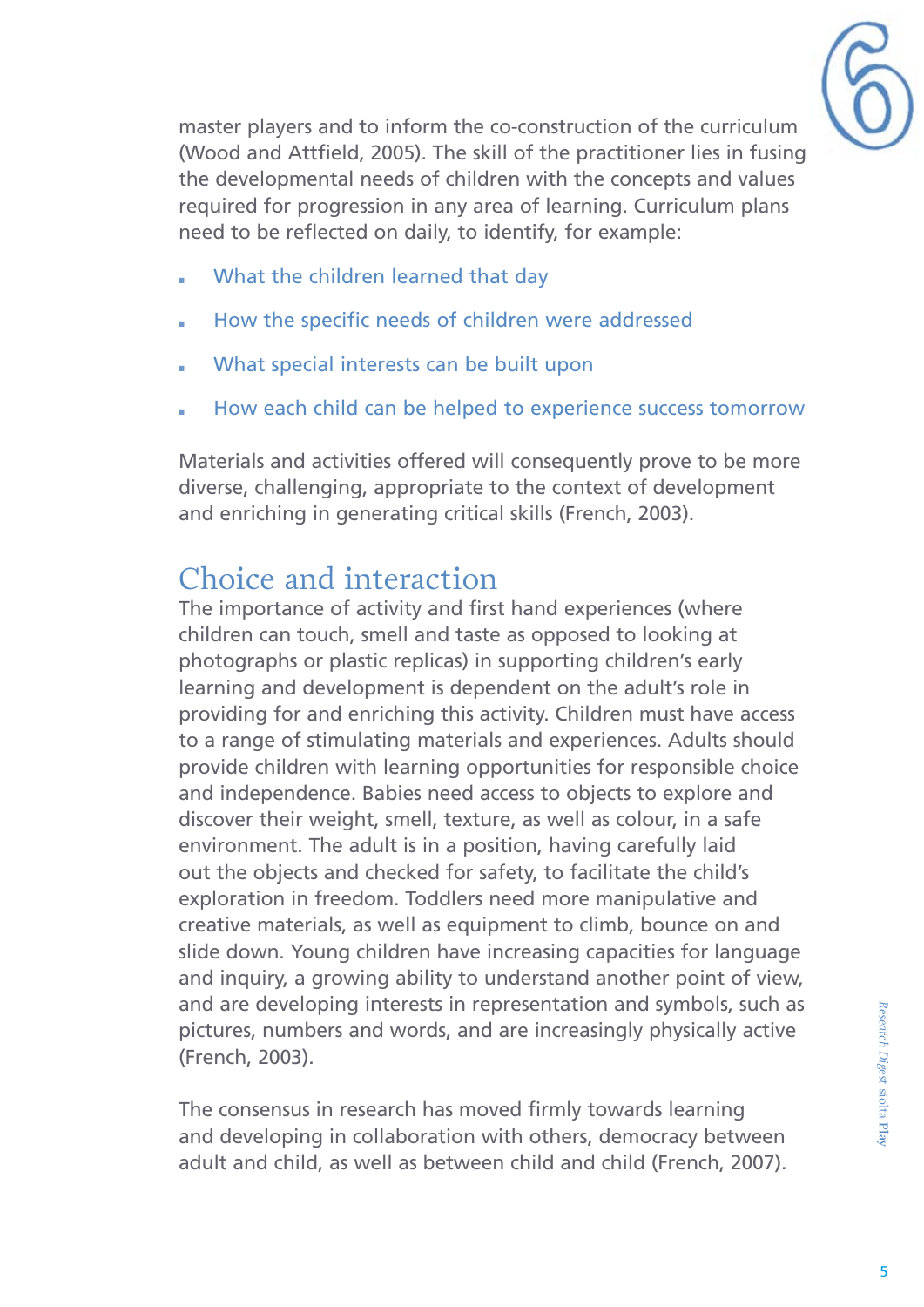Children are born as social beings whose social competence is enhanced through being and playing with others ( $\bullet$  Research Digest/Standard 14: Identity and Belonging). Manning-Morton and Thorp (2003) conclude that the adult is key in supporting play by:

- **Developing appropriate and close relationships with continuity** of care through key worker systems
- **Being emotionally present**
- Devising play experiences that support children's understandings of relationships and feelings
- **Engaging in play sensitively and sharing care effectively with** parents

Adults need to plan for play and the specific interactions required to appropriately scaffold children's learning (French, 2007). Moyles and Adams (2002) identified that although adults endorsed the educational benefits of play, they were unsure of their role and how to assess the outcomes of play. While acknowledging the challenges for adults in participating in play, the evidence is clear that children can gain self-confidence, self-esteem and selfknowledge by engaging with and being supported by adults. Responsive adults enter their play as co-participants rather than ignoring, limiting the activity, having a pre-determined goal, redirecting children from their activities, interrupting or dominating an activity. Children do not require adults to become like large children, but to respect the play situation, honour the evolved rules and remain connected in the play. Children need time for individual exploration and reflection and for one-to-one interactions, which is critical for later literacy. The play opportunities provided should support children's freedom, imagination, social learning and cognitive learning equally. The most effective pedagogy is both 'teaching' and providing freely chosen yet potentially instructive play activities; therefore a balance of child-initiated and adult-initiated learning should be ensured. In essence, the pleasure of play is the natural vehicle for integrated holistic development and learning (French, 2007).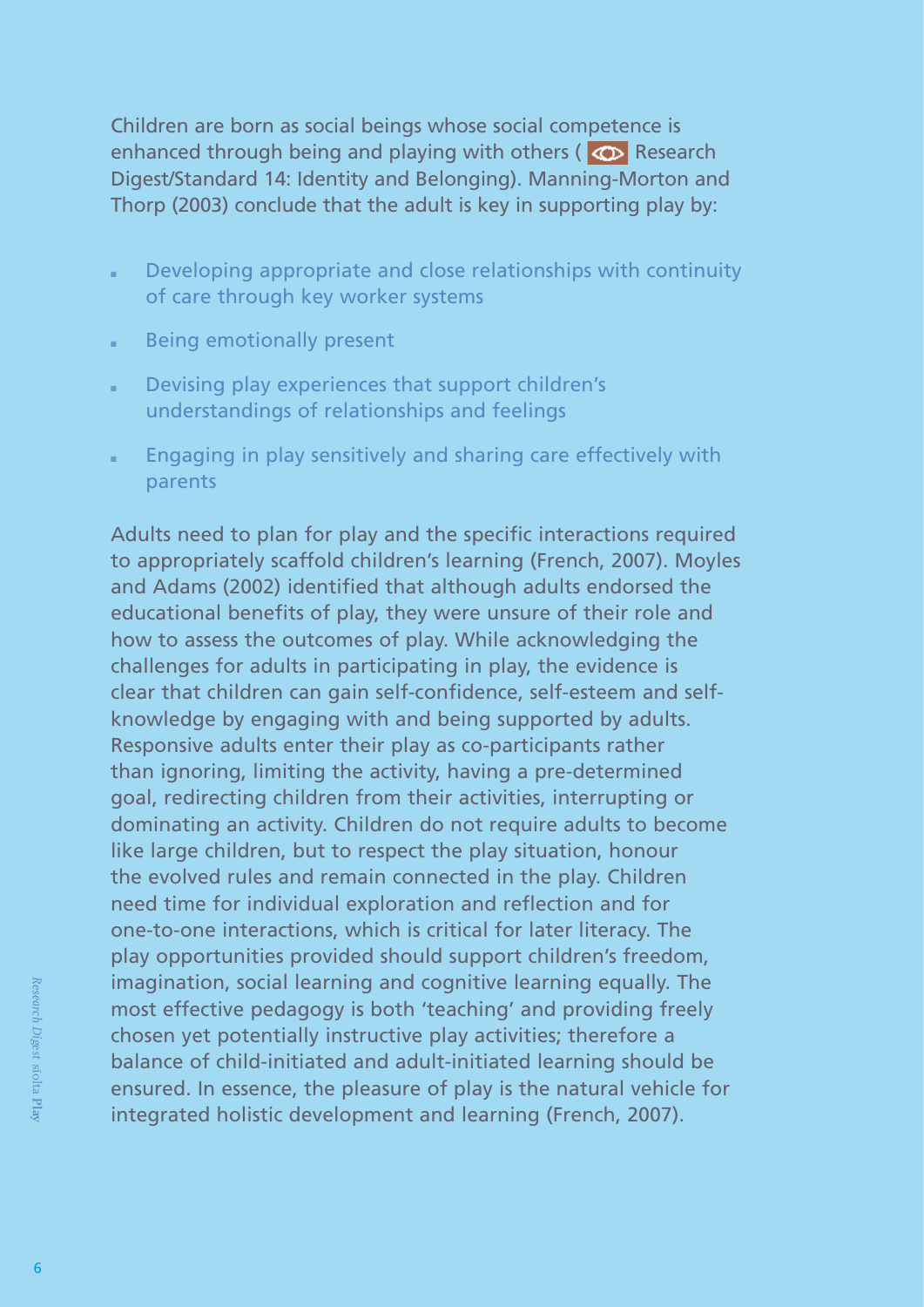# Implementing the Standard

The opportunities for play/exploration provided for a child should mirror her/his stage of development, give the child the freedom to achieve mastery and success, and challenge the child to make the transition to new learning and development. In order to determine if this is being achieved, the reflective practitioner needs to consider:

- The type of play the child is currently engaging in  $-$  is it functional, constructive, symbolic, imaginative or sociodramatic play?
- **The range of opportunities provided for the child so that** she/he can fully explore this type of play (appropriate environment, meaningful interactions, curriculum, etc.)
- Whether or not these opportunities are giving the child a sense of control and of being competent

Interactions ( $\overline{\bullet}$  Research Digest/Standard 5: Interactions) are intrinsic to the relationship between play and learning and so, it is vital that each child has opportunities for play/exploration with other children, with participating and supportive adults and by themselves, where appropriate. To ensure that this is happening on a regular basis, the practitioner could reflect on the following:

- How often does she/he participate in play with the child?
- What form does her/his participation take?
- What strategies can be used to support and enable the child who may have difficulties 'gaining entry' to and sustaining play with other children, or who may be consistently excluded from play?
- **EXECONS** Consider situations where a child may wish to play alone and how she/he may facilitate that or, conversely, determine it inappropriate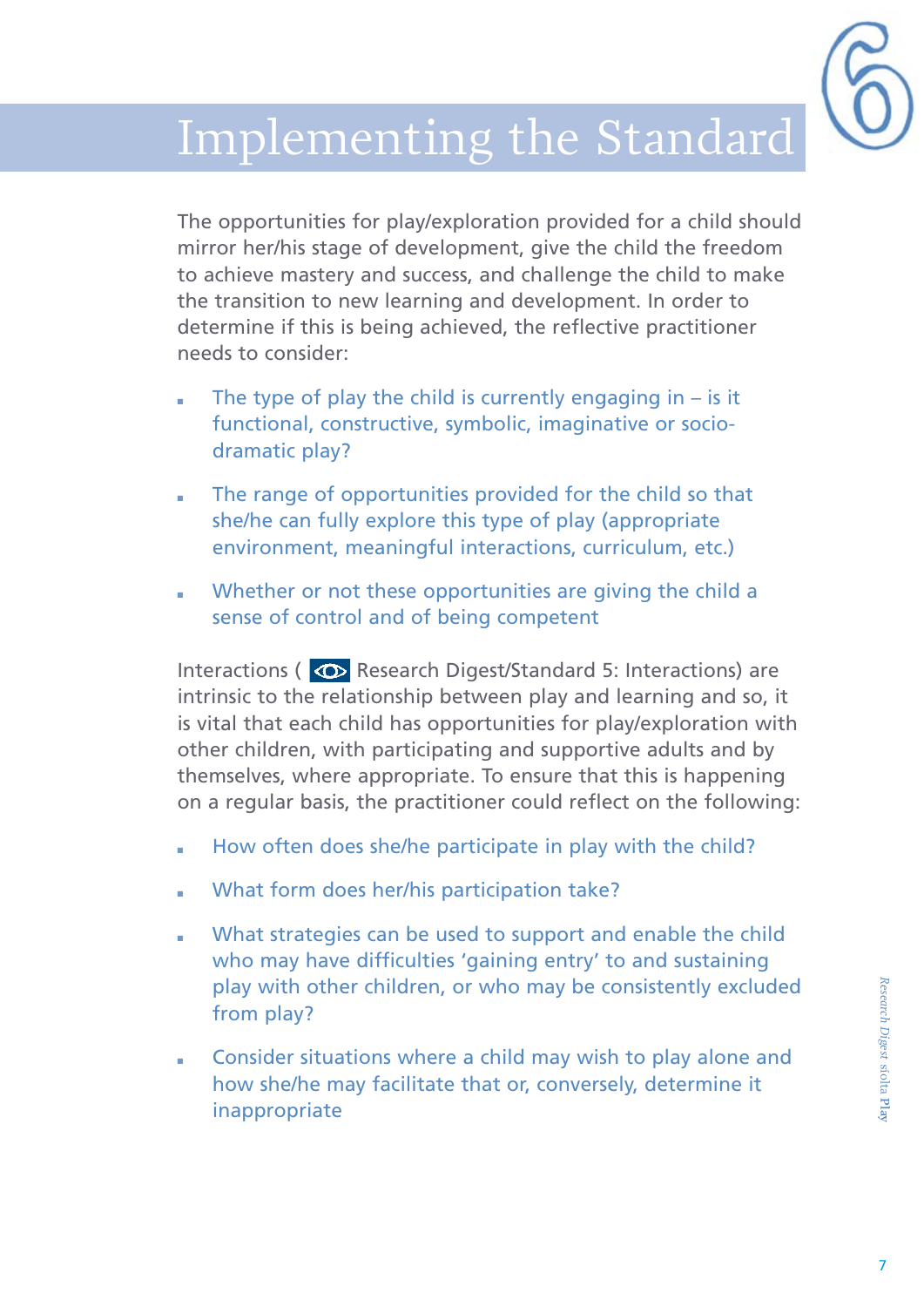As evidenced by the research outlined in the previous section, play is not a discrete setting practice, but an extensive pathway to learning. As such, opportunities for play should not be 'incidental', but should be devised in conjunction with planning for curriculum/programme implementation. Furthermore, they should be adapted to meet changing learning and development requirements. Examples of how this may be achieved include:

- Considering how planning for learning through play accommodates the individual child, setting, local context and specific needs (special needs, disadvantage, linguistic needs, and so forth)
- **EXECONS** Considering the frequency with which planning for play and curriculum/programme implementation is undertaken (daily, weekly, monthly or on a term basis)
- The management and evaluation of documentation and planning

## Conclusion

From preparation to participation, play is a central context for a child's early learning and development. Children in the birth to six years age category are evolving their interpersonal skills. Considerable social learning is, therefore, involved in adapting to becoming part of a group ( $\bigcirc$  Research Digests/Standards 13: Transitions and 14: Identity and Belonging). Play/exploration needs to be an integral part of this learning process and should, accordingly, form a major part of a setting's curriculum/programme.

The opportunities for play/exploration should be developmentally appropriate, while simultaneously challenging the child to make the transition to new learning and development. Play can, for example, facilitate imaginary worlds where new forms of social relations and new patterns of decision-making and power are explored.

If children are to become self-sufficient learners, they must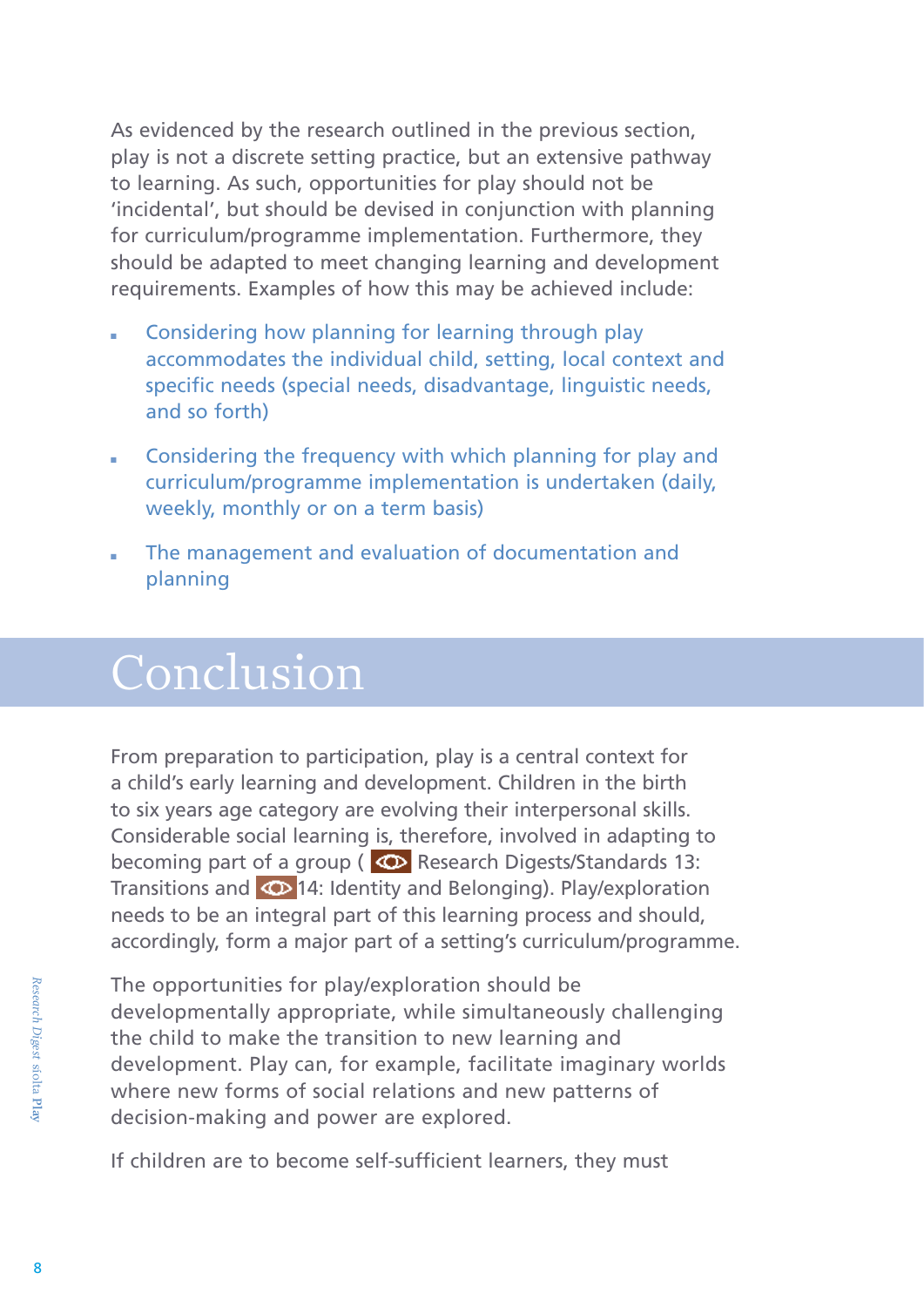

recognise that they can use space and resources for themselves. To that end, each learning area and activity in the setting needs to have plenty of relevant equipment and materials for the child ( $\bullet$  also Research Digest/Standard 2: Environments).

Acknowledging that play in the early years presents a basis for the evolution of learning, the reflective practitioner can ensure the centrality of play/exploration within quality practice by identifying children's particular needs and appropriate adult responses. By doing so, the child is taught, supported and encouraged to engage in exploration, creativity and meaning-making processes in the company of other children, with participating and supportive adults and, where appropriate, alone.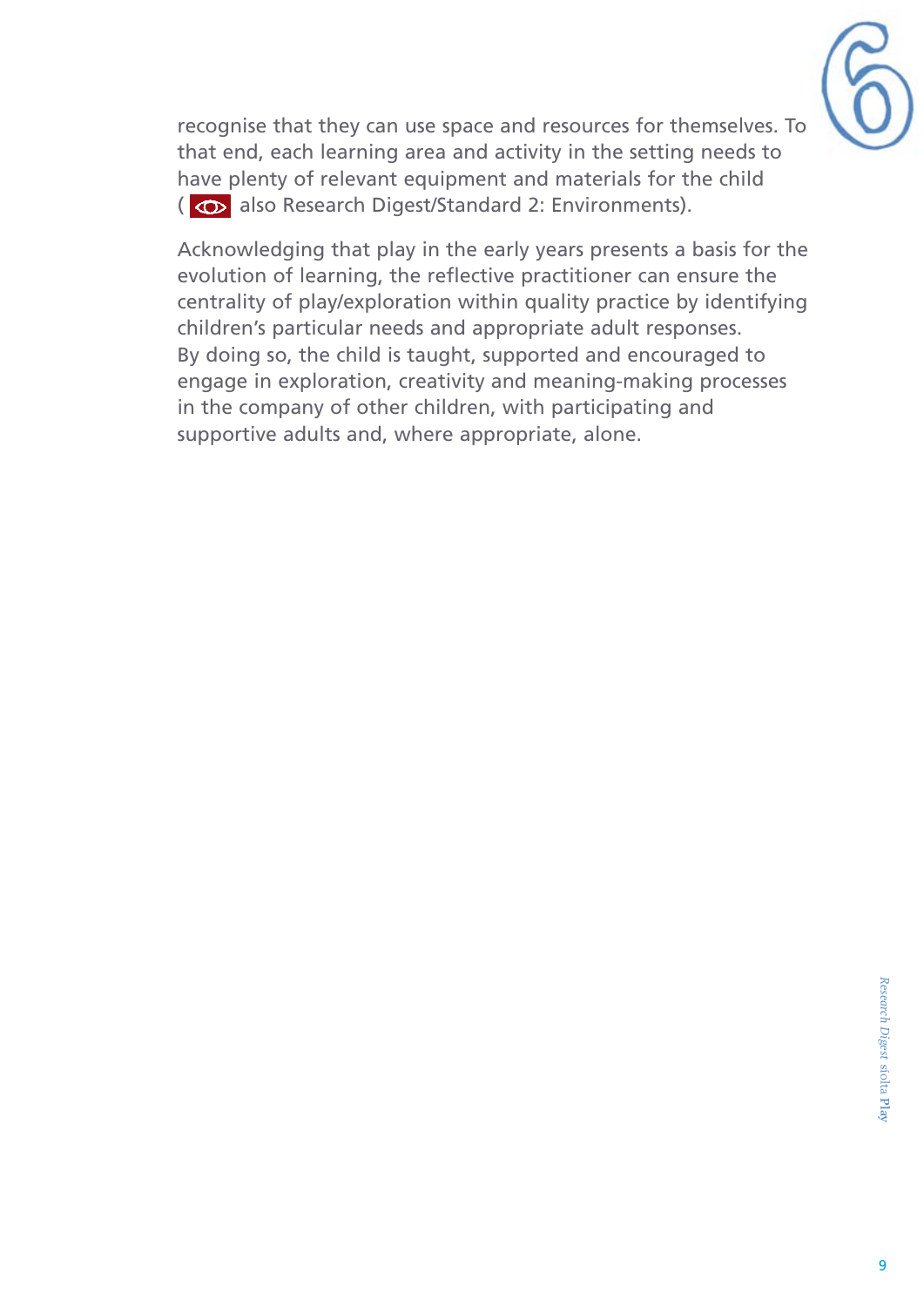## Resources for Play

Bruce, T. (2001). *Learning through Play: Babies, Toddlers and the Foundation Years*. UK: Hodder and Stoughton.

Centre for Early Childhood Development and Education (2005). *Early Childhood in Ireland: Evidence and Perspectives*. Dublin: Centre for Early Childhood Development and Education.

David, T., Goouch, K., Powell, S. and Abbott, L. (2003). *Birth to Three Matters: A Review of the Literature compiled to inform The Framework to Support Children in their Earliest Years*. Nottingham: Department for Education and Skills. Accessed at http://www.standards.dfes.gov.uk/eyfs/resources/downloads/ rr444.pdf, html, February 2nd, 2007.

French, G. (2003). *Supporting Quality: Guidelines for Best Practice in Early Childhood Services* (2nd ed.). Dublin: Barnardos' National Children's Resource Centre.

French, G. (2007). *Children's Early Learning and Development: Background Paper for the Framework for Early Learning*. Paper Commissioned by the National Council for Curriculum and Assessment. Dublin: National Council for Curriculum and **Assessment** 

In-Career Development Team (1998). *Early Start Pre-School Intervention Project Curricular Guidelines for Good Practice.* (Unpublished).

Jones, L., Holmes, R. and Powell, J. (Eds) (2005). *Early Childhood Studies: A Multiprofessional Perspective.* Berkshire: Open University Press.

Manning-Morton, J. and Thorp, M. (2003). *Key Times for Play: The First Three Years*. Maidenhead and Philadelphia: Open University **Press**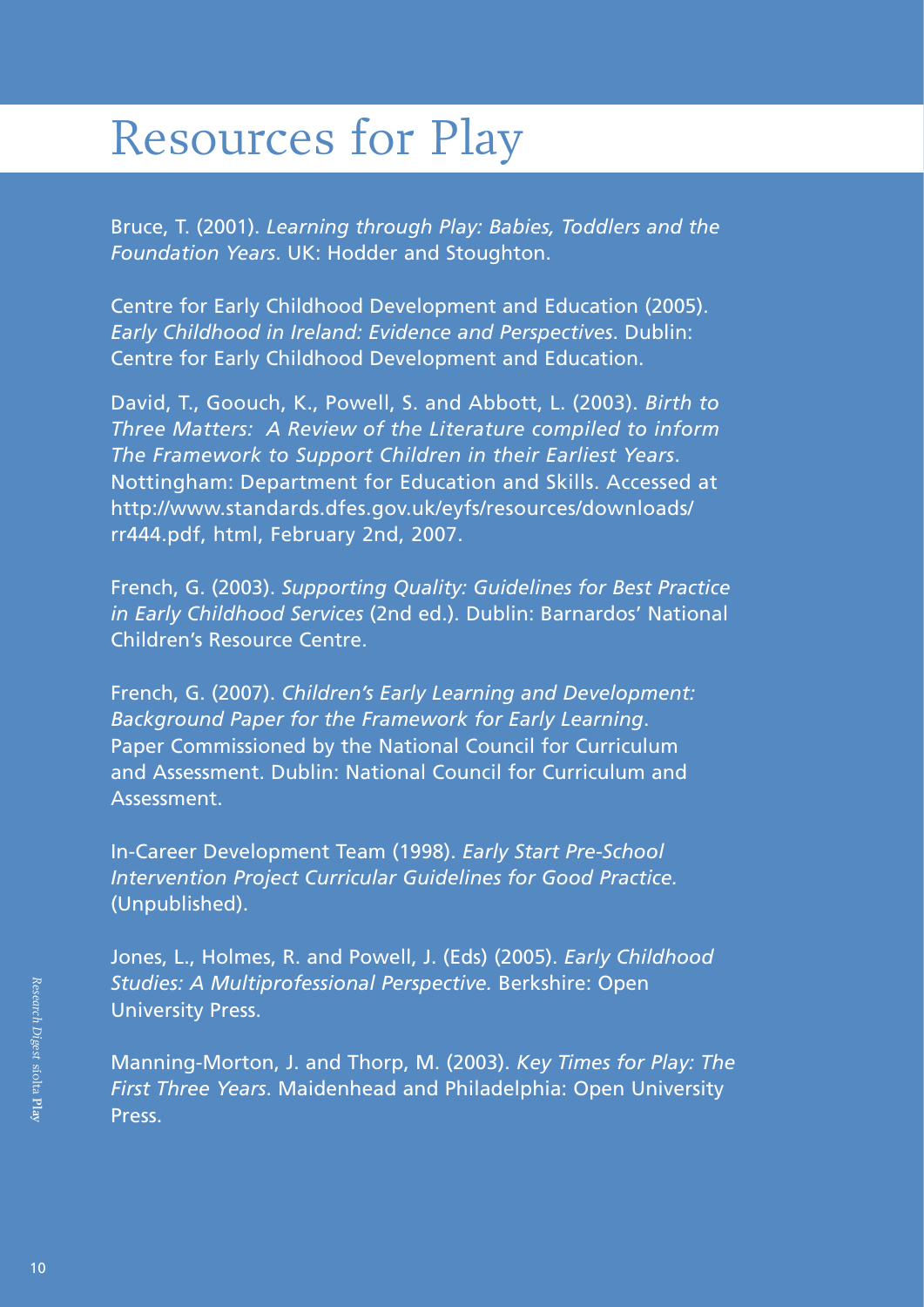Moyles, J. (1989) *Just Playing? The Role and Status of Play in Early Childhood Education.* Maidenhead: Open University Press.

Moyles, J. and Adams, S. (2002). *StEPs Statements of Entitlements to Play; A Framework for Playful Teaching with 3-7-year-olds* (2nd ed.). Buckingham and Philadelphia: Open University Press.

Murphy, B. (2004). Irish Senior Infant Classroom Practice - A Case of Imaginary Play? (in) Horgan, M. and Douglas, F. (Eds.) (2004). *Children of the Global Village:* Proceedings of the OMEP (Ireland) Conference 2004. Cork: OMEP (Ireland), pp. 71-84.

Wood, E. and Attfield, J. (2005). *Play Learning and the Early Childhood Curriculum* (2nd ed.). UK: Paul Chapman Publishing.

#### Children's Books

Kubler, A. (1995). *Come and Play with Us!* UK: Oxfam/Child's Play International. [Picture book, introducing the concepts of sharing and inclusion in play].